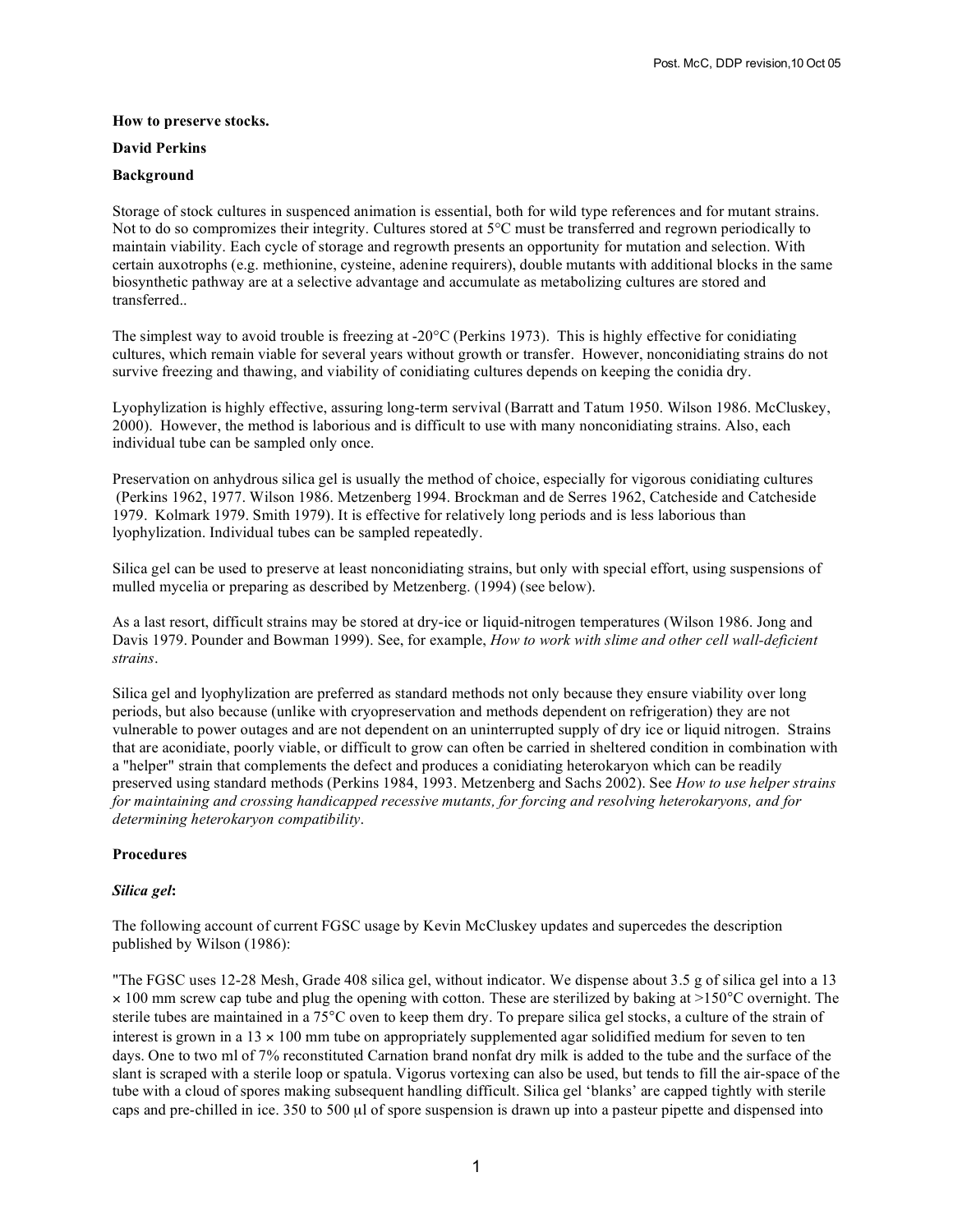the chilled silica gel trying to spread the solution onto as much silica gel as possible. The tube is capped and vortexed vigorously for one to two minutes, breaking up any clumps in the process. The new stock is returned to ice prior to being placed in a box over dessicant at 5°C. After a week or more, the new stock is tested for viability before being moved to the main storage series.

"The sterile milk is prepared by suspending 3.5 g milk powder in 50 ml of deionized water. This is sterilized in a pressure cooker at 15 pounds for 20 minutes. Sterilizing at higher pressure in the autoclave carmelizes the milk. The prepared milk is kept in the refrigerator."

Procedures used at Stanford (Perkins 1977) differ in minor respects. (1) Culture tubes ( $13 \times 100$  mm) without screw caps or a constricted neck are easier to fill. They are plugged with cotton, sterilized by baking as described above, and stored above dessicant in a dessicator, at room temperature. After introduction of the cell suspension, the cotton plug is trimmed flat and each tube is sealed with two precut squares of Parafilm. (2) By growing cultures on slants made up with 4% agar, conidia can be suspended in the original culture tube, where the stiff agar remains intact during vortexing. (3) Nonfat milk is dispensed to small tubes and sterilized in a pressure cooker for 10 minutes at 5 pounds pressure on two successive days.

The following streamlined variations devised by Metzenberg (1994) seem promising, especially for *fluffy* and other nonconidiating or poorly conidiating strains.

"The method for storing Neurospora strains described by Perkins (1962, 1977) and elaborated in a collection of articles in Neurospora Newsletter 26 has made it possible to keep large collections with much less effort than would be required with the older lyophil method. In Perkins' method, conidia are suspended in sterilized nonfat milk and the suspension is pipetted onto chilled sterile silica gel. For nonconidiating strains, mycelia are mulled or otherwise fragmented in milk to make the suspension. However, even this greatly improved method requires a nontrivial amount of manipulation when large numbers of strains are to be preserved, especially for nonconidiating strains. Preparing each stock consumes a pipet and at least two test tubes: one for growth of the strain and one for preservation. Both tubes need to be labelled, which adds to the effort and to the chance of error. The following method requires no pipetting. The stock is preserved in the tube in which it was grown.

"Perlite, a fluffy white volcanic ash available at any garden center, is put into culture tubes up to no more than 1/5 of their total length. A liquid medium of choice (see below) is added so as just to cover or nearly cover the Perlite and the tubes are autoclaved. The tubes are inoculated and then tapped in a near-horizontal position to form slants which holds their form when the tubes are gently returned to vertical. When the strains have conidiated well, or if nonconidiating, have grown to their limit, baked silica gel, 6-12 mesh, is added to about 4/5 the capacity of the tubes. The tubes are capped, sealed with pre-cut strips of Parafilm, and put at 4ºC. At least 2 weeks later, they are shaken vigorously and stored at 4ºC or in a deepfreeze. The addition of silica gel should be done in a hood for obvious reasons. I have found it convenient to sterilize and dry the gel in an oven in a casserole or open beaker for 2 hours at 450°F (about 230°C) and store it in presterilized bottles. Sterile 3 ounce paper dixie cups, upside down and separated by squares of toilet paper, are convenient single-use vessels, and the cups are squeezed to form a pouring lip for adding the gel to the tubes.) A fragment of the dry Perlite or a crystal or two of silica gel will start a new culture of a conidiating strain. For nonconidiating strains, the Perlite is necessary; silica gel crystals usually remain sterile. If the Perlite is difficult to disperse, breaking it up the mass with a sterile bamboo stick can be helpful.

"Recently I have found that "seed beads" are a very convenient alternative to Perlite, especially for non-conidiating cultures. I use very small black or colorless beads from the Czech Republic, available at craft shops or at Discount Beads, POBox 186, The Plains OH 45780; tel. 1-800-793-7592; \$25/kilo. I have used 5 g of beads per 18×150 mm tube with 1.5 ml of medium, and form slants by tapping, as with the Perlite. (Presumably, 13×100 mm tubes with about 0.75 ml of medium would work as well.) The holes in the beads trap medium and the mycelium grows into these protected holes. The beads disperse more easily after they are dried with silica gel than does Perlite. The convenience of seed beads often seems worth the greater cost, still only 12.5 cents per tube.

"Finally a caveat. I have not had trouble with cultures dying, but my experience has been very short: about a year with most of the Perlite cultures, and negligible with the seed-bead cultures. Only time will tell how the longevity of these stocks compares with that of stocks made in the traditional ways. Others have found that nonfat milk as a suspending medium enhances survival of lyophil cultures. I have found that Neurospora grows well in otherwise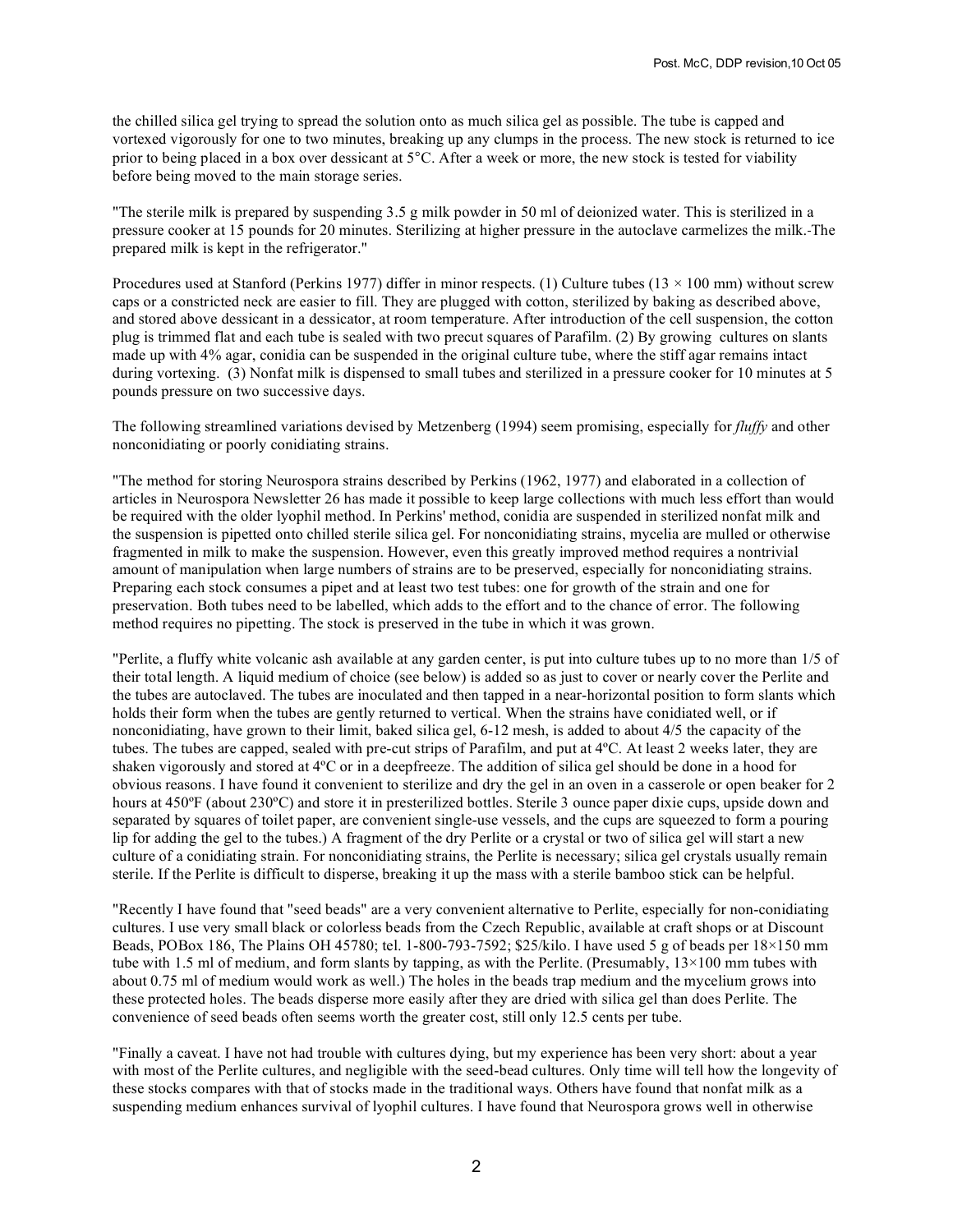permissive liquid medium to which nonfat powdered milk has been added to 10% w/v before autoclaving, and I have used this with beads to prepare stocks. However, I do not know whether this improves survival of the stocks. I would appreciate hearing the experience of anyone who decides to try this method."

# *Lyophyl***:**

Growth of cultures and suspension of conidia or mycelial fragments is as described above for silica gel. The following account of current FGSC usage by Kevin McCluskey updates and supercedes the description published by Wilson (1986):

"Often the same slant culture is used to prepare silica gel and lyophil stocks. Lyophils are made in  $6 \times 150$  mm tubes that are either prepared from tubing, or custom made (Belco, Inc). One end is sealed and the other is plugged with cotton. The empty tubes are sterilized by baking. Each spore suspension is dispensed in approximately 150 to 200 microliter aliquots into each of six lyophil blanks which and these are resealed with cotton. Each sample is then frozen by holding over liquid nitrogen for two minutes, followed by a brief plunge into the liquid nitrogen. The spores are freeze dried overnight using a Heto LyoLab 3000.

"Prior to the availability of this equipment, freeze drying was carried out over a bed of phosphorus pentaoxide in an evacuated dessicator jar at −20°C. While this technique is useful for labs that do not have access to a lyophilizer, the phosphoric acid produced is dangerous and hazardous.

"After the tubes are dried, they are sealed under vacuum using an oxygen/mixed gas flame."

# *Freezing:*

*Preserving conidiating cultures at* −20°C: Freezing provides a convenient method that avoids the need for frequent transfer and minimizes chances of accumulating mutational changes, yet takes no more effort than storage in the refrigerator at 5°C (Perkins 1973). Mites and mite eggs are destroyed by freezing. Frozen cultures can be sampled repeatedly without loosing viability, provided that they are returned to the freezer promptly and that conidia remain dry. It is well to let the agar dry down slightly before freezing. Using 75 mm tubes makes for economy of storage space. Dehydration in the freezer can be minimized by storing tubes in sealed plastic boxes or by sealing them with Parafilm. Frozen cultures remain viable for many years. Conidia from a frozen culture can be used directly for fertilization. Eventual loss of viability in aged, dried down cultures is signalled by fading of orange pigment in the conidia.

Survival of nonconidiating cultures is poor after freezing and thawing. Conidia do not survive well if refrozen after becoming wet. Ascospores do not survive freezing. The freezing compartment of refrigerators that incorporate an automatic defrost cycle should be avoided or should be used only if the defrost cycle is inactivated. This can perhaps be done by removing the light bulb that turns on when the refrigerator door is opened.

Freezing at -20°C is used at the FGSC as a means of backing up new or ancillary cultures (for example, stocks from the Perkins wild-type collection that do not have an FGSC number). Slants are sealed with wax film and stored in sealed plastic bags. These cultures are kept frozen on dry ice during sampling.

*Preserving nonconidiating cultures at* <sup>−</sup>*80°C***:** Storage of aconidial Neurospora strains by freezing of mycelia as agar plugs and slants at −80°C and −20°C was investigated by Pounder and Bowman (1999). The following is adapted from their account:

"*fluffy A* (FGSC 4960), *fluffy a* (FGSC 4961), and *acon-3* (FGSC 5074) were grown on plates of Vogel's Minimal Medium with 2% sucrose for 3 days at room temperature to a confluent mycelial lawn. Approximately 1 cm square plugs were cut from the agar and placed into sterile 1.5 ml Eppendorf tubes. The tubes were placed in a −80°C freezer with no flash freezing and no glycerol or DMSO added. Agar plugs were retrieved from −80°C after 7 days to 9 months and plated onto the same medium as above. They grew to form a confluent lawn in 3 days. The recovered *fluffy* strains functioned normally in mating type tests. Whole agar slants with mycelia from the aconidial strains were frozen at −80°C. Pieces chipped from the frozen agar grew well on plates following storage of 1 month.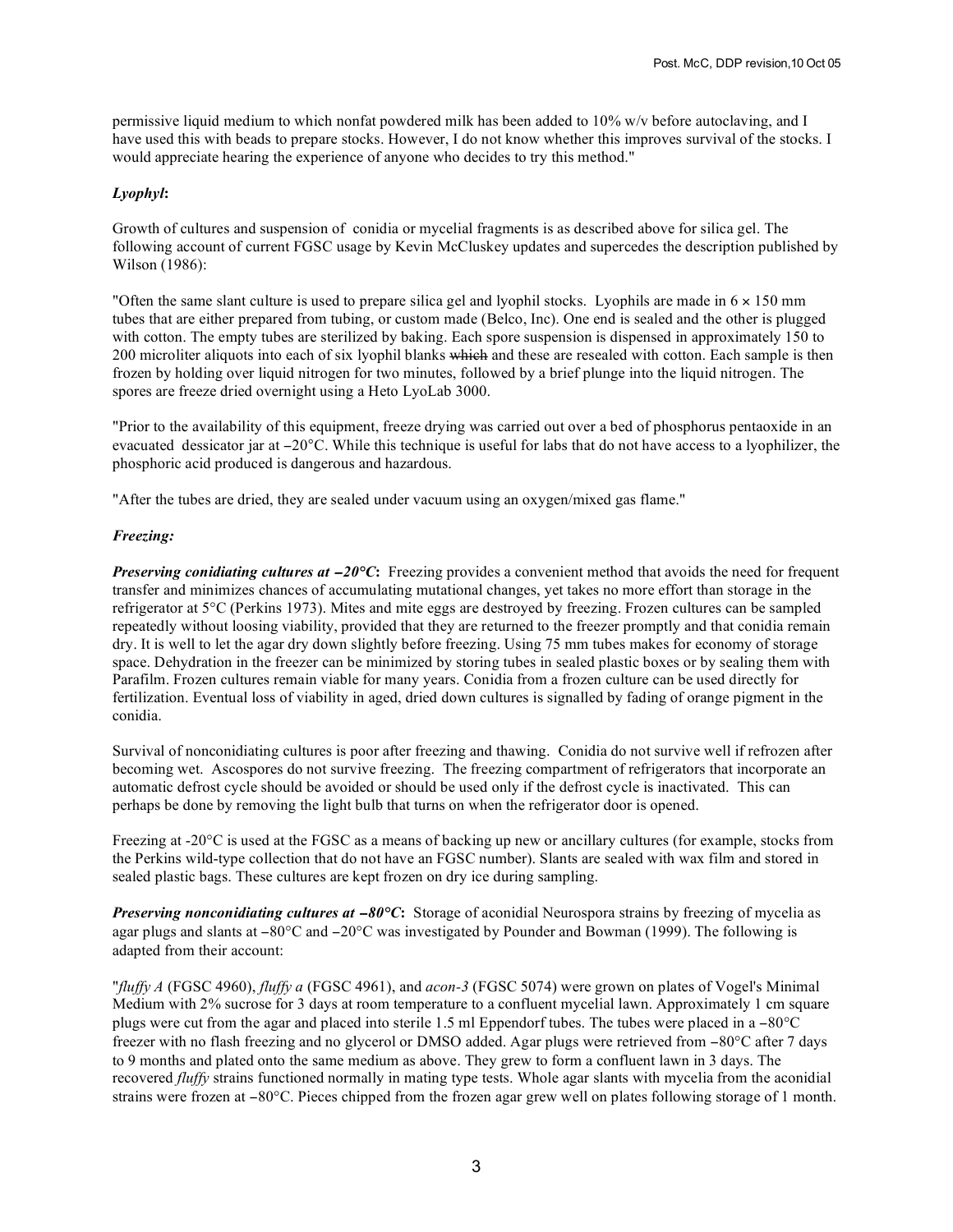Recovery from agar plugs and slants stored for 1 month (the only time tested) at −20°C was slower than from those stored at −80°C, with 3 to 7 days required for a confluent lawn of mycelia to grow. The recovery of aconidial strains after freezing under these conditions may be due to the larger amount of mycelia stored initially. Sufficient mycelia are present in the 1 cm plugs to allow recovery of the strains, providing a convenient alternative storage technique for aconidial strains."

*Cryopreservation at the FGSC***:** The cryporeservation technique used at the FGSC is described below.This account by McCluskey supercedes that of Wilson (1986).

"While there is an abundant literature on preservation of fungal spores with different cryo-protectants, we have had the best success using the 7% milk as a medium to suspend spores and mycelia prior to mixing 1:1 with 50% glycerol. Slow freezing is preferred to quick freezing, and for strains that we expect to access frequently (such as *fluffy* or *slime*), we make many small aliquots such that we can take one from the freezer without the anticipation of re-freezing it. The freezer stocks are prepared the same whether they will be stored at −80°C or over liquid nitrogen.

"For strains that are highly mycelial, we grow them on agar-solidified medium and cut plugs or blocks of the agar and place that in cryovials which are subsequently flooded with 7% milk and then 50% glycerol in a volume equal to the combined volumes of the agar and milk."

Procedures used by the American Type Culture Collection for preparation, storage, and recovery of cultures are described by Jong and Davis (1979).

# *Sheltering of aconidial and poor-growing cultures in heterokaryons***:**

If strains are difficult to preserve because of a recessive defect, a simple solution is to form a conidiating heterokaryon which can readily be silica gelled or lyophylled. See *How to use helper strains for maintaining and crossing handicapped recessive mutants, for forcing and resolving heterokaryons, and for determining heterokaryon compatibility.*

### *Storage of ascosporee and perithecia***:**

Ascospores can be stored at 4°C in distilled water, with little loss of viability after at least 18 months (Smith 1973). When cross tubes dry down at room temperature, extruded ascospores collapse and may become sickle-shaped. These remain viable for a long time (never defined), but they must be thoroughly rehydrated before being heatshocked (Strickland and Perkins 1973). When crosses are made in small  $(10 \times 75 \text{ mm})$  tubes, the tube may dry out before all asci have been expelled from the perithecia. Ascospores that remain enclosed in the dried perithecia proceed to ripen fully. These remain viable and show good germination when linear asci ooze out after rehydration of the perithecia (Patricia St. Lawrence, personal communication; Maling 1960). The dehydrated crosses can be stored for at least many months with little loss of ascospore viability.

#### **References**

Barratt, R. W., and E. L. Tatum. 1950. A simplified method of lyophilizing microorganisms. Science 112: 122-123.

Brockman, H. E., and F. J. de Serres. 1962. Viability of Neurospora conidia from stock cultures on silica gel. Neurospora Newslett. 1: 8-9.

Catcheside, D. E. A., and D. G. Catcheside. 1979. Survival of Neurospora conidia on silica gel. Neurospora Newslett. 26: 24-25..

Jong, S. C., and E. E. Davis. 1979. Cryopreservation of *slime* mutants of *Neurospora crassa*. Neurospora Newslett. 26: 26.

Kolmark, H. G. 1979. Preservation of Neurospora stock cultures with the silica gel method for extended periods of time. Neurospora Newslett. 26: 26.